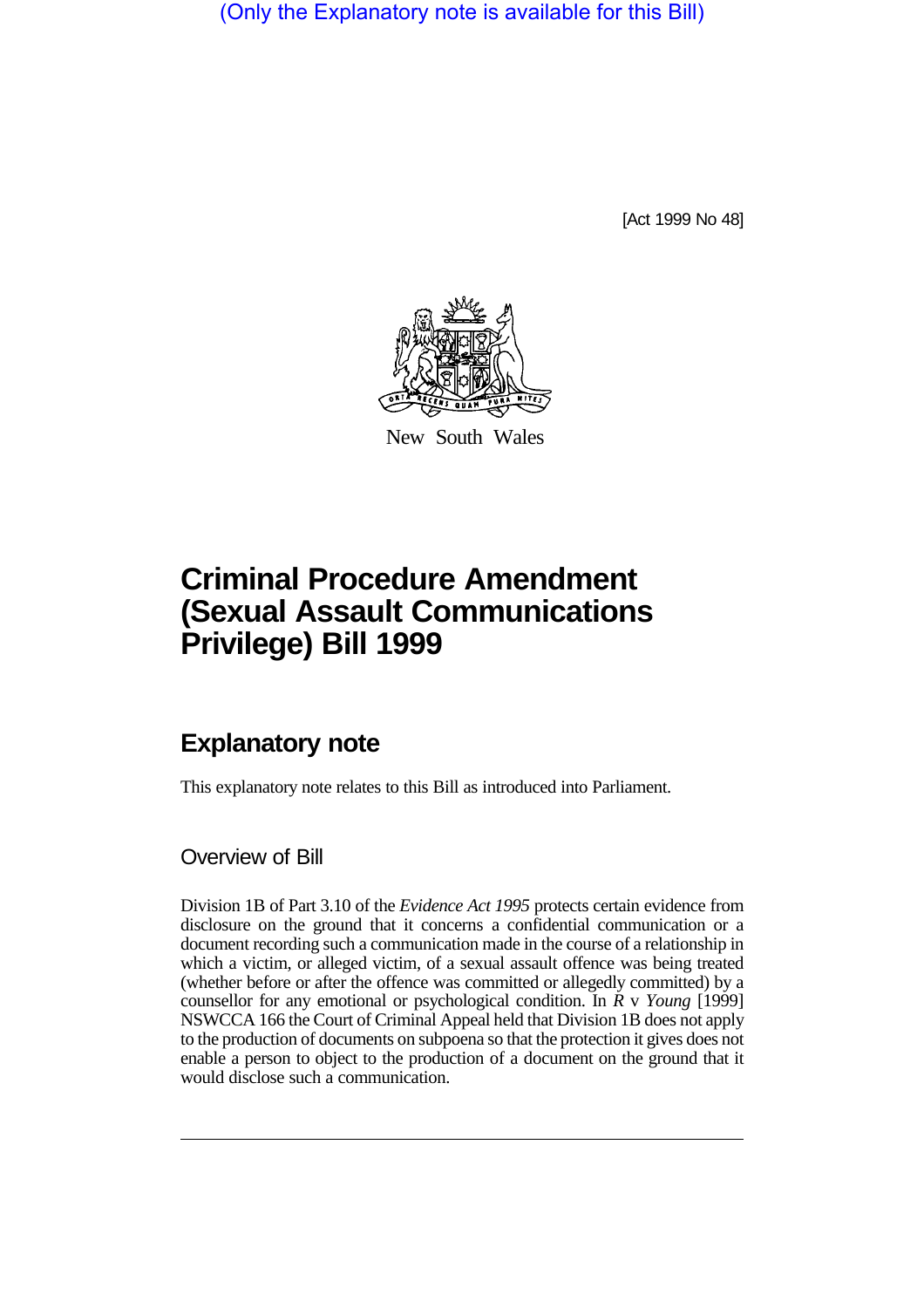Explanatory note

The objects of this Bill are as follows:

- (a) to amend the *Criminal Procedure Act 1986* to re-enact the provisions of Division 1B of Part 3.10 of the *Evidence Act 1995* with modifications to ensure that the new provisions will apply to the production (whether required by subpoena or any other procedure) of such evidence,
- (b) to expand the types of counselling communications that under the re-enacted provisions will attract the privilege,
- (c) to clarify the parts of the contents of documents that will attract the privilege,
- (d) to make provision with respect to the requirements for notice and the waiver of the privilege under the re-enacted provisions,
- (e) to amend the *Evidence Act 1995* to provide for the contents of documents and other evidence that was protected by the privilege in criminal proceedings to be protected in civil proceedings in which substantially the same acts are in issue that were in issue in the criminal proceedings,
- (f) to make a related amendment to section 84 of the *Victims Compensation Act 1996* to ensure that certain evidence that is inadmissible under that section cannot be required to be produced by subpoena or any other procedure,
- (g) to amend Schedule 3 to the *Victims Compensation Act 1996* to make an amendment for a similar purpose so that a provision of the *Victims Compensation Act 1987* which the 1996 Act repealed but that continues to have application to some matters has the same effect.

# Outline of provisions

**Clause 1** sets out the name (also called the short title) of the proposed Act.

**Clause 2** provides for the commencement of the proposed Act on a day or days to be appointed by proclamation.

**Clause 3** is a formal provision giving effect to the amendments to the *Criminal Procedure Act 1986* set out in Schedule 1.

**Clause 4** is a formal provision giving effect to the amendments to the *Evidence Act 1995* and the *Victims Compensation Act 1996* set out in Schedule 2.

**Schedule 1** inserts proposed Part 13 (sections 57–68) into the *Criminal Procedure Act 1986*. Part 13 sets out the grounds for claiming evidence should not be produced or adduced because it relates to a sexual assault communication.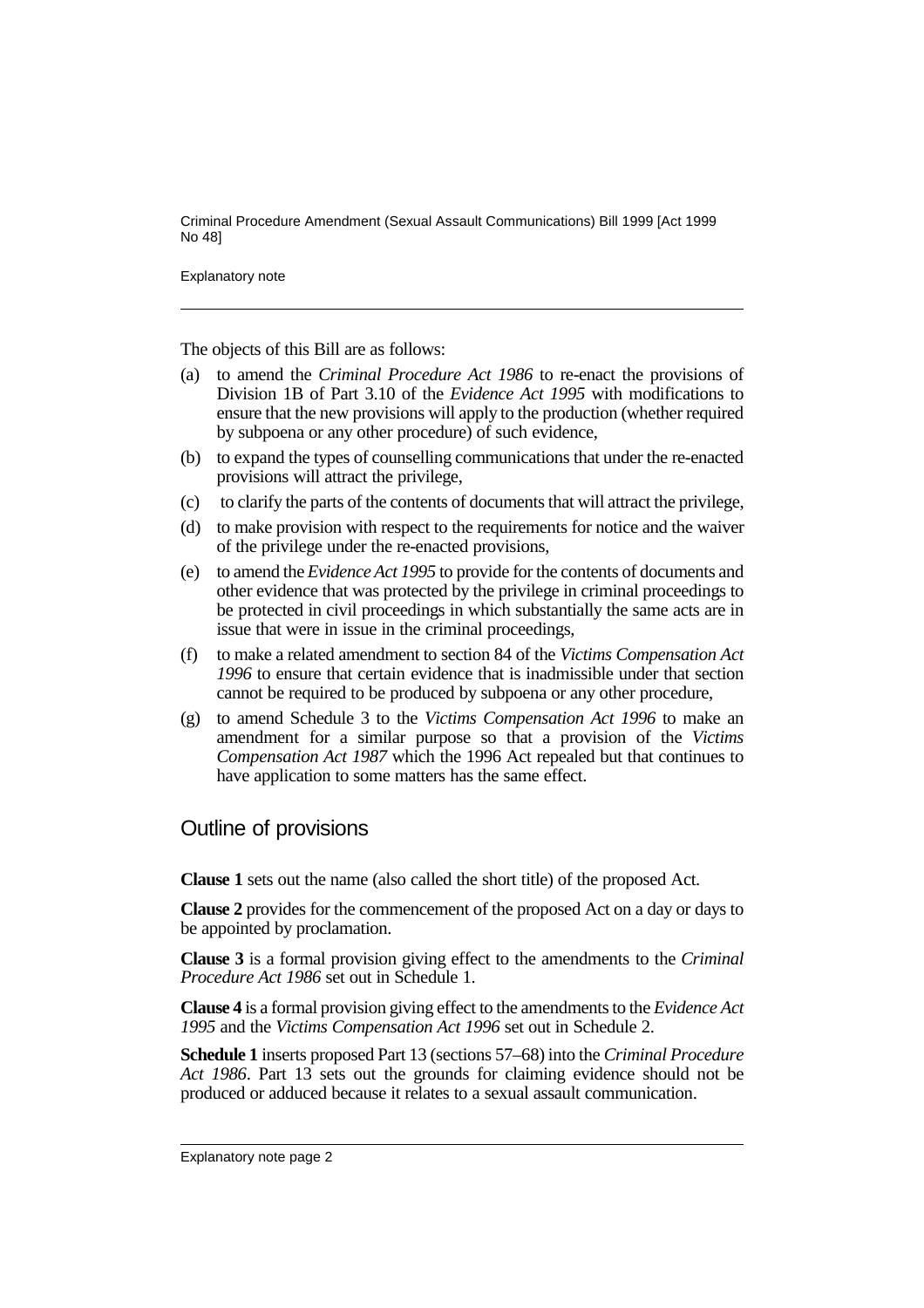Explanatory note

#### **Interpretation**

Proposed section 57 (1) defines various terms used in the proposed Part, including *sexual assault offence*, *protected confider* and *principal protected confider*.

The definition of *sexual assault offence* substantially re–enacts the definition of sexual assault offence in Division 1B of Part 3.10 of the *Evidence Act 1995*. A *principal protected confider* is the victim or alleged victim of a sexual assault offence by, to or about whom a protected confidence is made. A *protected confider* is defined as a person who makes a protected confidence and, because of the expanded definition of protected confidence explained in more detail below, will cover not only the victim or alleged victim who is the principal protected confider and counsellors but also persons such as parents who are present to further the counselling process.

Proposed section 57 (2) is an interpretation provision that makes it clear that the part of the contents of a document recording a protected confidence that is protected by the proposed Part is that part that records the confidence or any report, observation, opinion, advice, recommendation or other matter that relates to the protected confidence, and that the protection extends to any copy, reproduction or duplicate of such a part of the contents of a document.

Proposed section 57 (3) makes provision with respect to documents recording protected confidences that are stored electronically. If a protected document is recorded on a computer disc, there could be doubt as to whether the document is the disc or a folder on the disc or a file in the folder or a part of a file. This provision (which is based on section 23 of the *Freedom of Information Act 1989*) makes provision for how such a document is to be treated.

#### **Protected confidences**

Proposed section 58 (1) defines *protected confidence* for the purposes of the new Part as a counselling communication that is made by, to or about a victim or alleged victim of a sexual assault offence. A protected confidence covers a wider ambit of counselling communications than are covered by the definition of protected confidence in Division 1B of Part 3.10 of the *Evidence Act 1995*.This is because of a new definition of *counselling communication* in proposed section 58 (4). It includes communications made in confidence by or to a parent, carer or other supportive person who is present to facilitate communication or to otherwise further the counselling process and to communications between counsellors. Proposed section 58 (2) makes it clear that a counselling communication is protected even if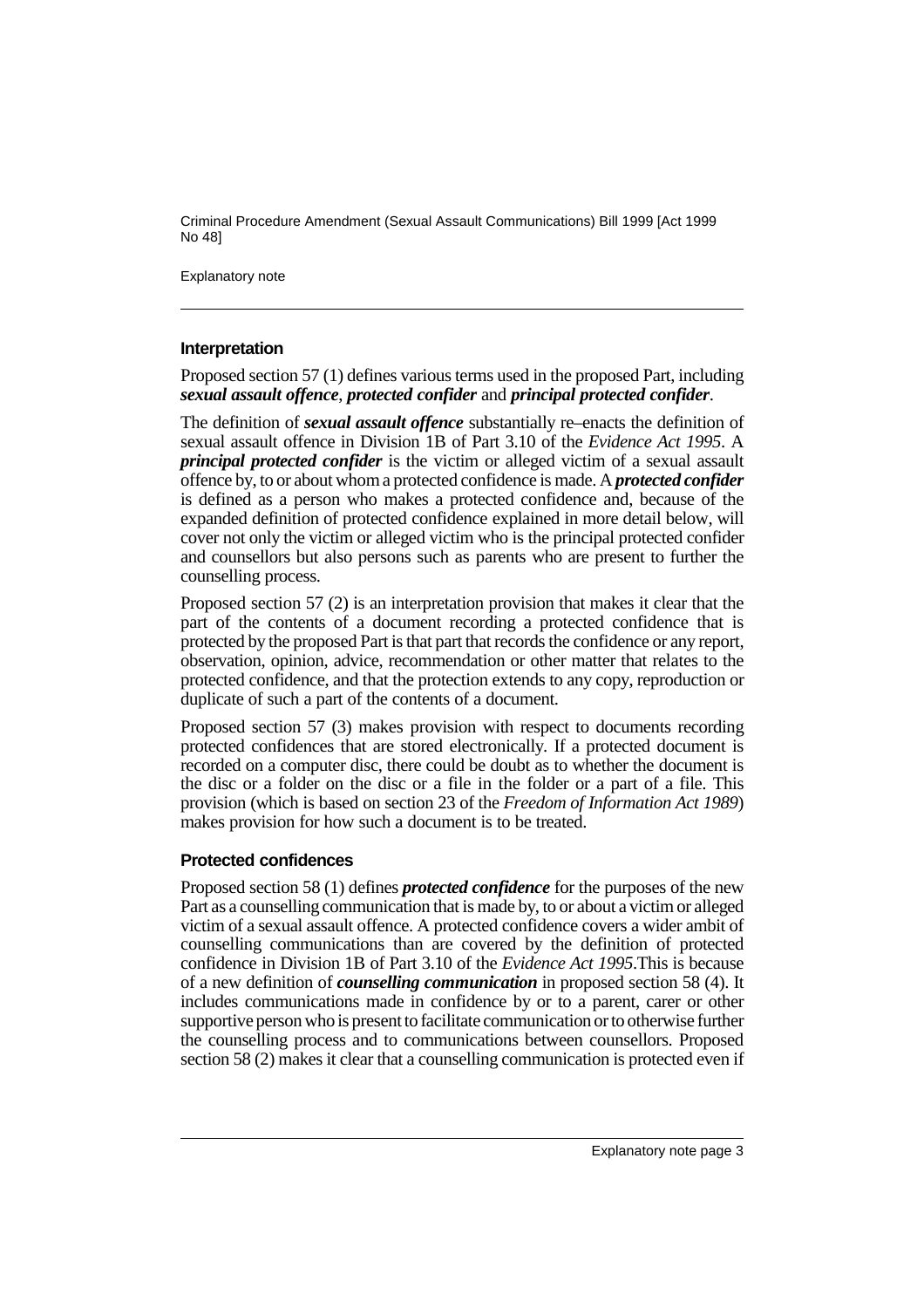Explanatory note

it was made before the acts constituting the sexual assault offence occurred or are alleged to have occurred and although it does not relate to any condition arising from a sexual assault offence or alleged sexual assault offence. Section 58 (3) substantially re-enacts section 126G (2) of the *Evidence Act 1995*.

### **How protected confidences are protected**

*Criminal proceedings* is defined for the purposes of the proposed Part in section 57 (1) as proceedings relating to the trial or sentencing of a person for an offence (whether or not a sexual assault offence), other than preliminary criminal proceedings, or proceedings relating to an order under Part 15A (Apprehended violence) of the *Crimes Act 1900*. *Preliminary criminal proceedings* is defined as committal proceedings or proceedings relating to bail (whether or not in relation to a sexual assault offence).

The Bill draws a distinction between the protection to be provided for protected confidences and the contents of documents recording such confidences in preliminary criminal proceedings and protection to be provided in criminal proceedings.

#### *Preliminary criminal proceedings*

Proposed section 59 provides an absolute prohibition against requiring (whether by subpoena or any other procedure) a person to produce a document recording a protected confidence in, or in connection with, preliminary criminal proceedings and against the adducing of evidence in such proceedings if it would disclose a protected confidence or the contents of a document recording a protected confidence.

#### *Criminal proceedings*

Proposed section 60 (1) provides a prohibition against requiring (whether by subpoena or any other procedure) a person to produce a document recording a protected confidence for inspection by a party if the person objects to production on the ground that the document is privileged under the proposed Part unless the document is first inspected by the court and the court is satisfied (applying a balancing or weighing process based on that currently set out in section 126H (3) of the *Evidence Act 1995* in respect of the adducing of evidence) that:

- (a) the contents of the document will, either by themselves or having regard to other evidence adduced or to be adduced by the party seeking production of the document, have substantial probative value, and
- (b) other evidence of the protected confidence or the contents of the document recording the protected confidence is not available, and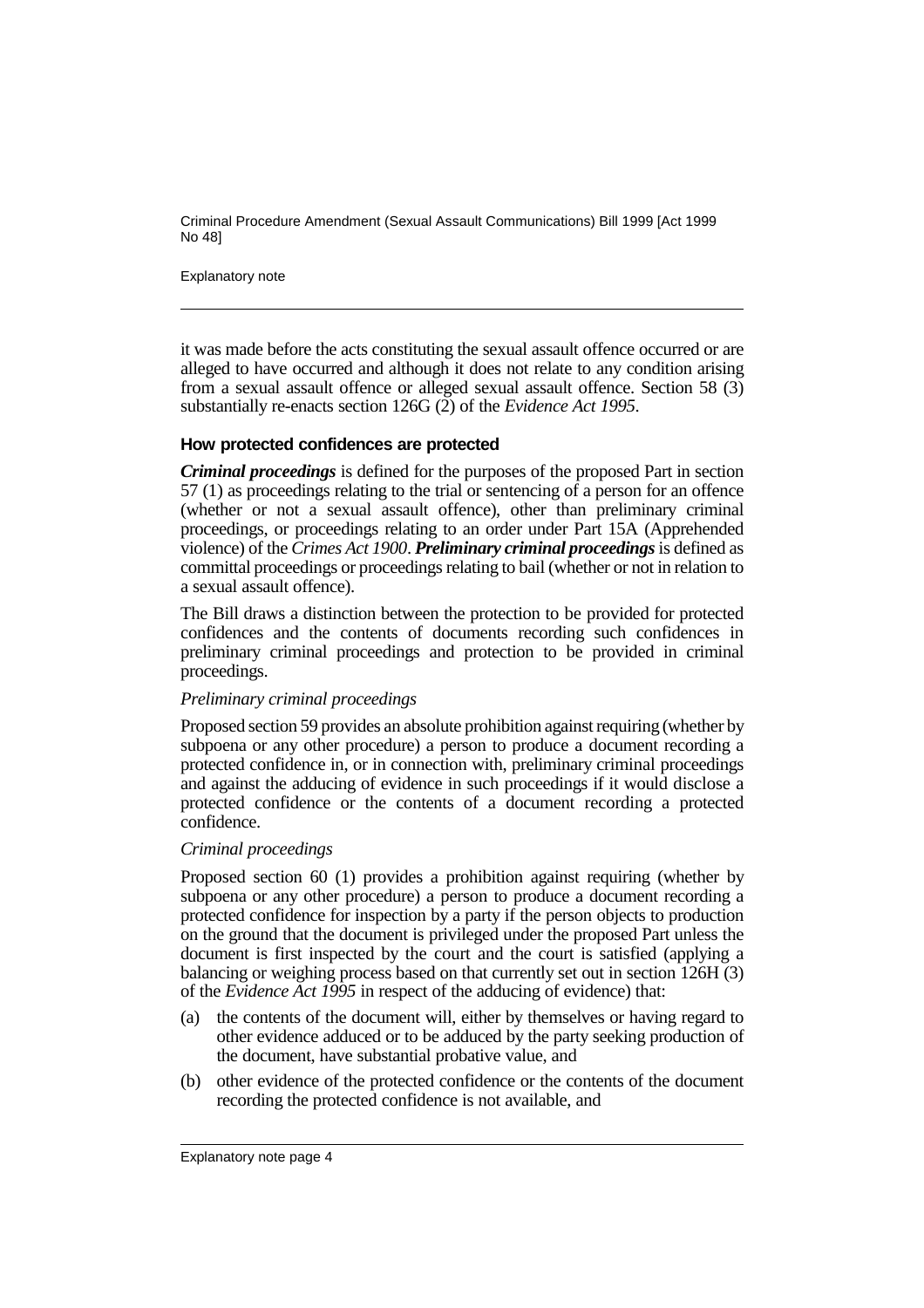#### Explanatory note

(c) the public interest in preserving the confidentiality of protected confidences and protecting the principal protected confider from harm is substantially outweighed by the public interest in allowing inspection of the document.

The court need not rule on the objection when it inspects the document. If, for example, there is insufficient evidence at that time for the court to perform the balancing or weighing process described in paragraph (a) the court may postpone its ruling until a later stage in the proceedings when the position is clearer.

Proposed section 60 (2)–(4) substantially re-enact section 126H (1)–(3) of the *Evidence Act 1995*. The proposed subsections prohibit the adducing of evidence that would disclose a protected confidence or that is the contents of a document recording a protected confidence unless the court gives leave. The court cannot give leave unless it is satisfied that:

- (a) the evidence will, either by itself or having regard to other evidence adduced or to be adduced by the party seeking to adduce the evidence, have substantial probative value, and
- (b) other evidence of the protected confidence or the contents of the document recording the protected confidence is not available, and
- (c) the public interest in preserving the confidentiality of protected confidences and protecting the principal protected confider from harm is substantially outweighed by the public interest in admitting into evidence information or the contents of a document of substantial probative value.

## **Notice**

Section 126H (2) of the *Evidence Act 1995* sets out the notice requirements that must be complied with before evidence disclosing a protected confidence or the contents of a document recording a protected confidence is adduced. Proposed section 61 (2) substantially re-enacts section 126H (2). Proposed section 61 (1) extends the requirements to cover notice of the production of a document recording a protected confidence. It is not intended that service of a subpoena amount to notice for the purposes of this subsection.

Proposed section 61 (3) requires certain advice to be included in a notice given under the section to a protected confider who is not a party.

Proposed section 61 (4) and (6) facilitate the giving of notice when a principal protected confider is not a party to proceedings in respect of an offence and the defendant has no knowledge of the principal protected confider's address or whereabouts. They provide that the notice requirement is satisfied in these circumstances if notice is given to the informant (the police officer who preferred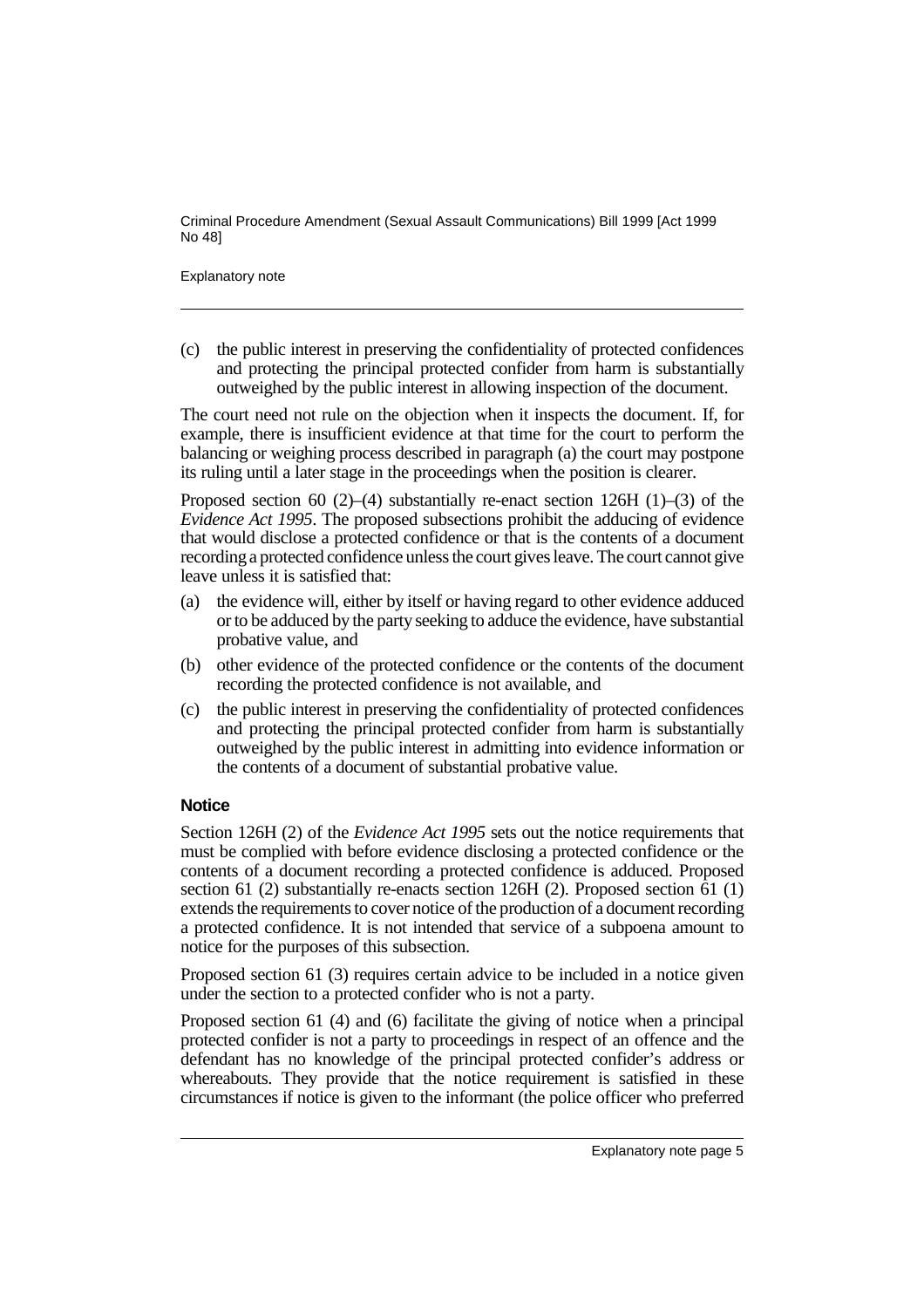Explanatory note

the charge or laid the information for the offence) and the informant gives, or uses his or her best endeavours to give, a copy of the notice to the principal protected confider.

Proposed section 61 (5) enables documents to be produced for inspection or evidence adduced with the leave of the court although a protected confider (other than the principal protected confider) who is not a party has not been given the notice required by section 61 (1) and (2).

# **Effect of consent**

Proposed section 62 provides that Part 13 will not prevent the production of a document recording a protected confidence, or adducing of evidence of a protected confidence or the contents of a document recording a protected confidence, with the consent of the principal protected confider concerned. It re-enacts section 126I of the *Evidence Act 1995* with modifications intended to ensure that the consent is clearly and expressly given. Consent must be given in writing and expressly relate to the production of the document or adducing of the evidence.

## **Loss of privilege: misconduct**

Proposed section 63 substantially re-enacts section 126J of the *Evidence Act 1995* but extends its application to privilege against production of documents recording a protected confidence. It provides for loss of the privilege for protected confidences for communications made and documents prepared in furtherance of a fraud, an offence or an act that renders a person liable to a civil penalty.

## **Ancillary orders**

Proposed section 64 substantially re-enacts section 126K of the *Evidence Act 1995* (which enables a court to make various orders to limit the harm, or extent of the harm, that may be caused if evidence of a protected confidence is disclosed, including orders to ensure that protected identity information is not disclosed) but extends the ambit of orders that may be made to cover orders relating to harm caused by production of documents recording a protected confidence.

#### **Miscellaneous**

Proposed sections 65–67 include provisions in Part 13 that correspond to sections 132–134 of the *Evidence Act 1995*. They relate to the duty of a court to inform witnesses and parties of their right to object or make applications under the proposed Part, its powers to inspect documents and to the admissibility of evidence that cannot be adduced or given under the Part.